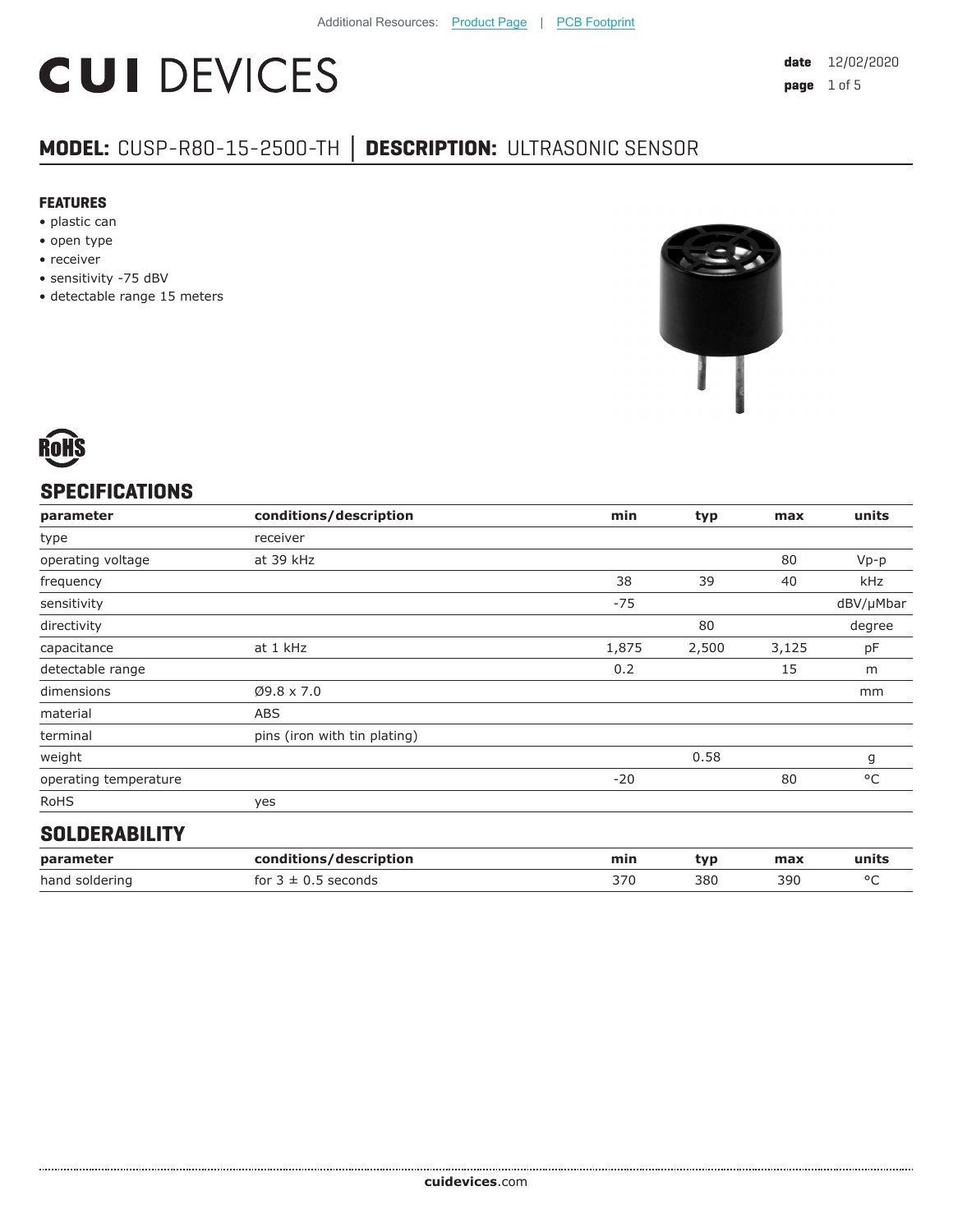#### **MECHANICAL DRAWING**

units: mm



Recommended PCB Layout Top View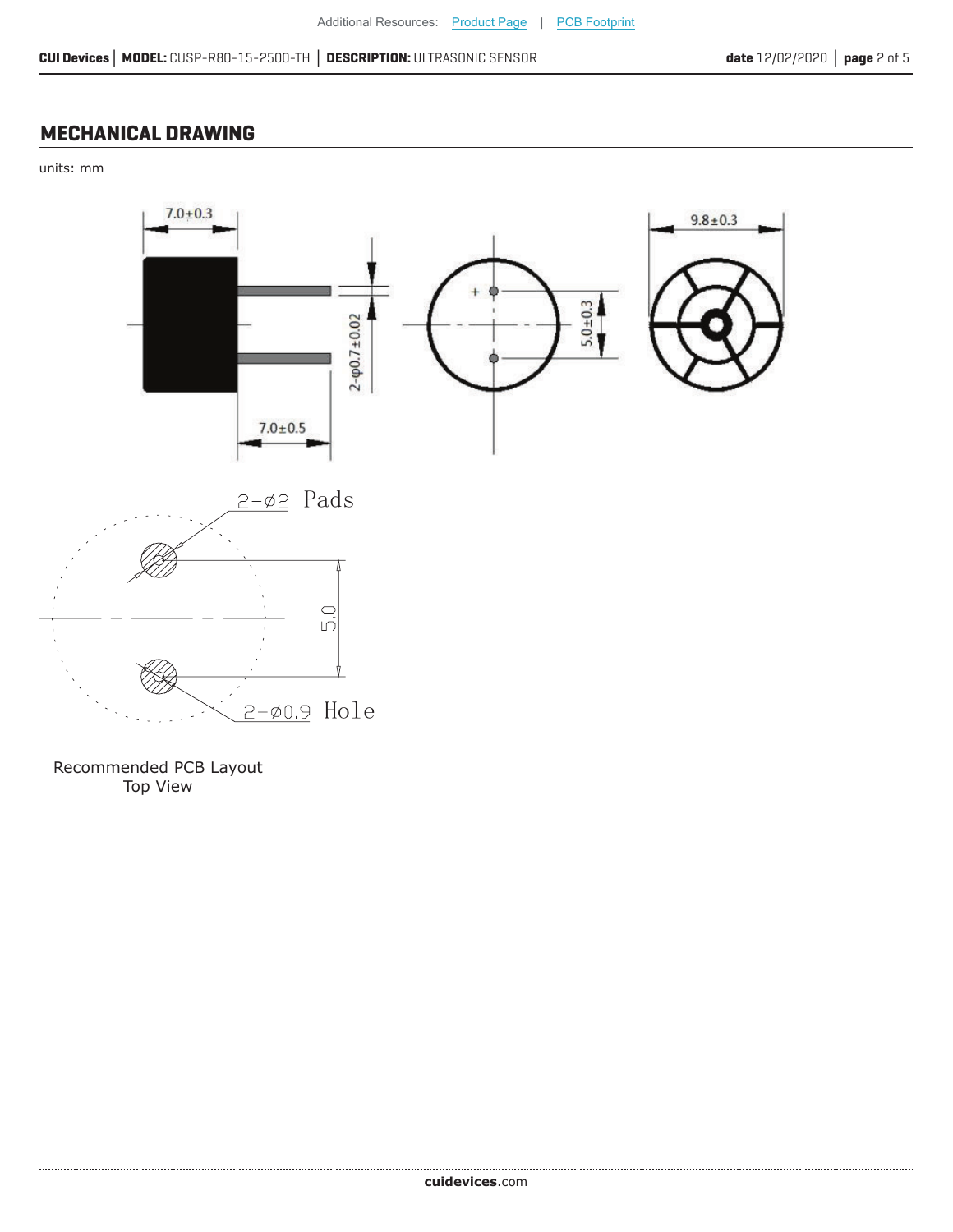#### **BEAM PATTERNS**

....................



Directivity

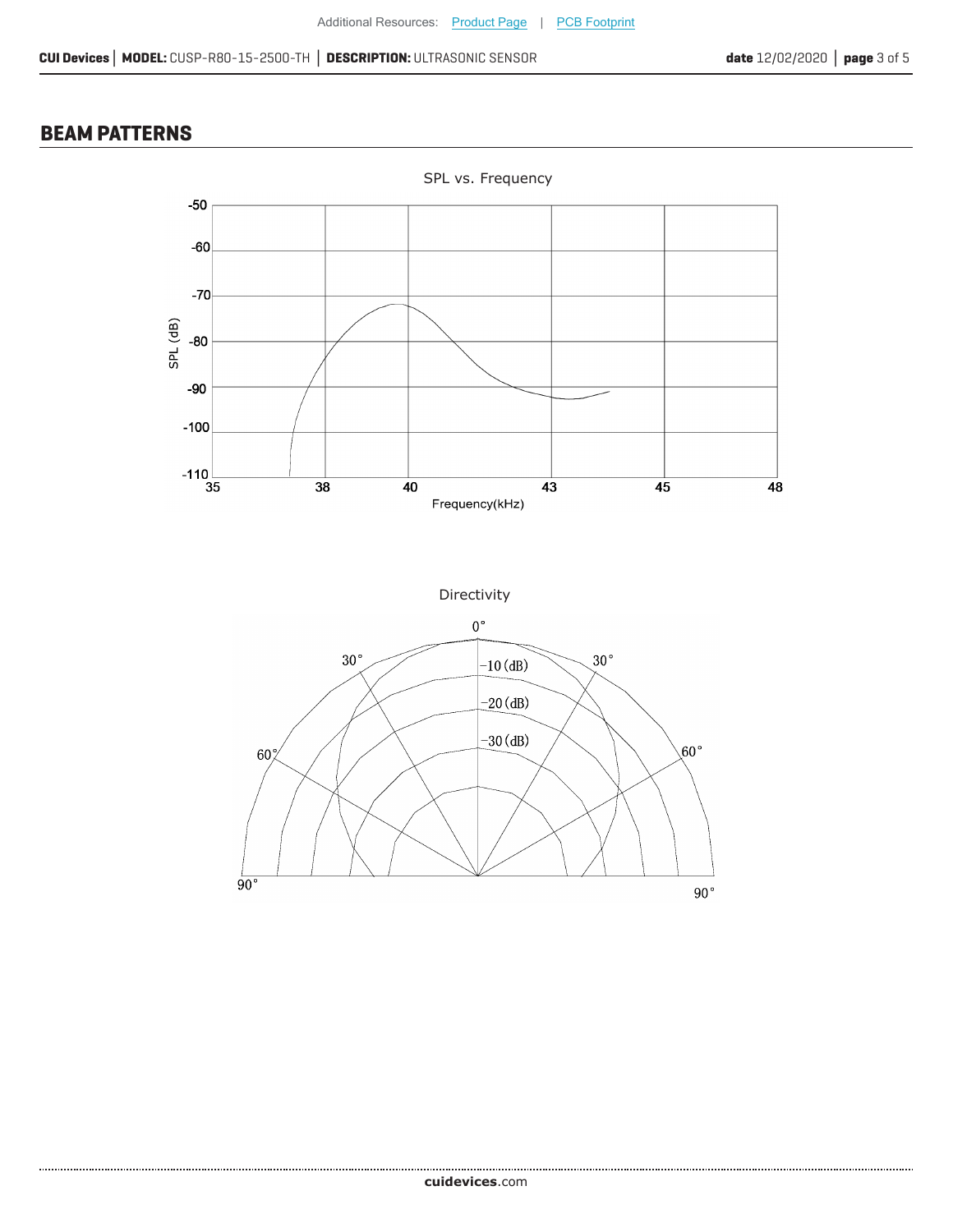#### **PACKAGING**

units: mm

Tray Size: 230 x 135 x 35 mm Tray QTY: 100 pcs per tray Carton Size: 490 x 350 x 270 mm Carton QTY: 4,000 pcs per carton